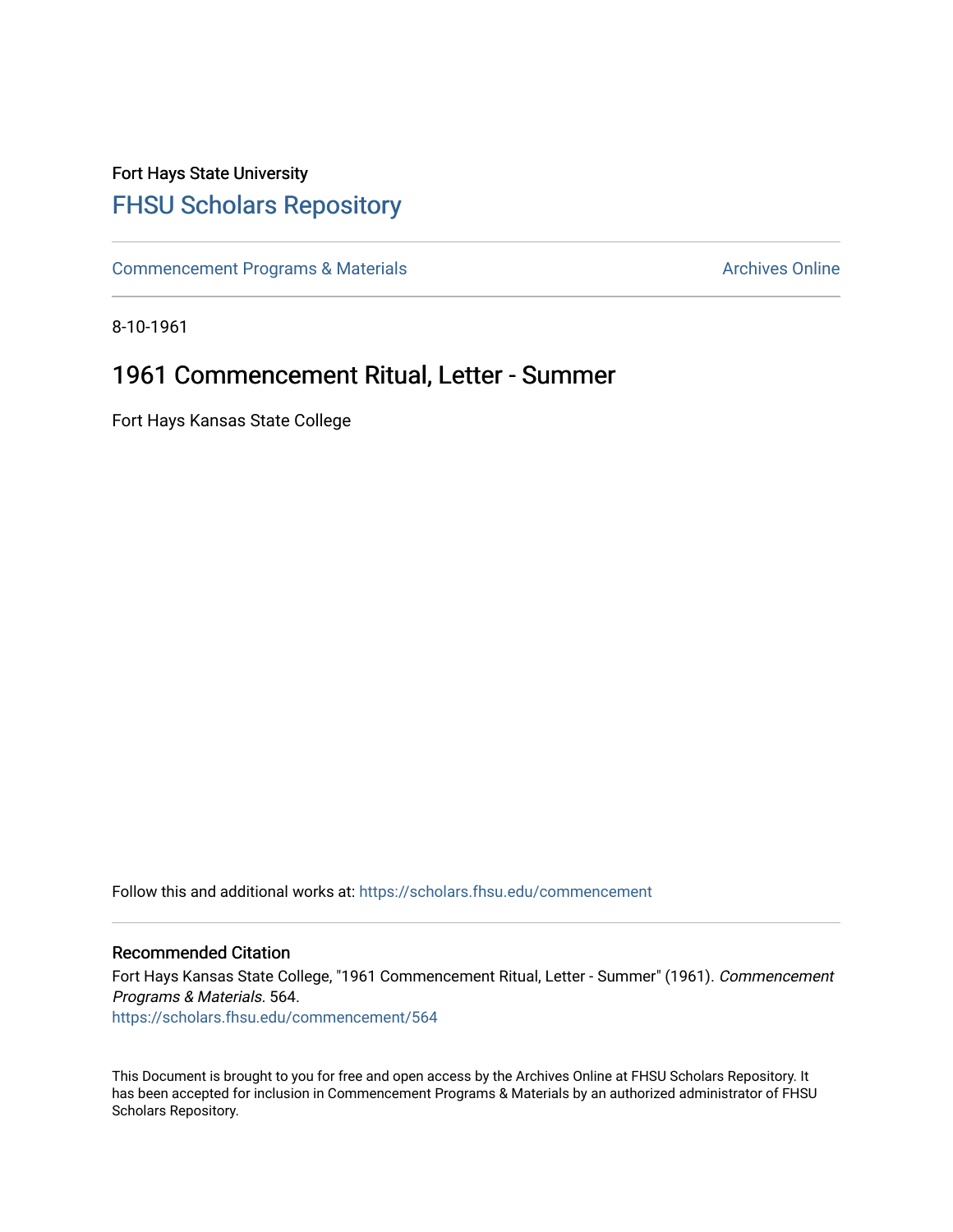June 20, 1961 and the state of the County of the County of the County of the County of the County of the County of the County of the County of the County of the County of the County of the County of the County of the Count

when need ever I saves bud at I am des when the

To: Dean McCartney ( , and , and , wall , above the second professor of the second From: Jean Stouffer William and Jenseiger with the state of the state of the state of

You asked some time ago for my suggestions for baccalaureate and commencement. I'm sorry to have been so slow but the following are my thoughts:

be illien I . Nobber has as I is as abparts was of per showe al

- 1. Have the band in uniform.
- 2. Have faculty marshalls lead the group across the field, then drop off at appropriate places rather than standing on the field by themselves. Have two marshalls continue with the graduates rather than having junior students.
- *3.* Have a faculty chairman on the platform to emcee the baccalaureate. This is a college function and I feel a college person should introduce the members and the speaker.
- 4. Have an oustide speaker for baccalaureate but have commencement a family affair with the President as the only speaker - along with the Board of Regents representative.
- 5. Eliminate the reading of individual names at commencement and let graduates get their own diploma when they turn in their caps and gowns.
- 6. When the graduates return from the platform, have them sit down. Have them stand up only a **row** at a time as they march down to platform. The graduates stood 35 minutes during which time many parents behind them could not see the platform activities.
- 7. Have the choir march in with the graduates. They would make a colorful addition to the procession.
- 8. The band director should face the audience **when** leading the hymn or alma mater. It was difficult for the audience to follow.
- 9. Have more portted trees on the stage. It looked particularly bare for baccalaureate.
- 10. Have a faculty committee to handle baccalaureate and commencement arrangements.
- 116201 Reconsider the timing of commencement activities. Having to give senior finals the week prior to final week means that in many classes the final for the entire group is given then. This makes a real hardship on many students I would suggest having commencement following the final week as they do in most other colleges. If the choir and band were told they had to come back for commencement or they would not receive their grades, they would. We could house them in the dorm if necessary.
- 12. I'm sure I am in the minority but I would expect the faculty to march at bacc. too. It adds that extra bit of color and pageantry which is impressive, I feel. (over)